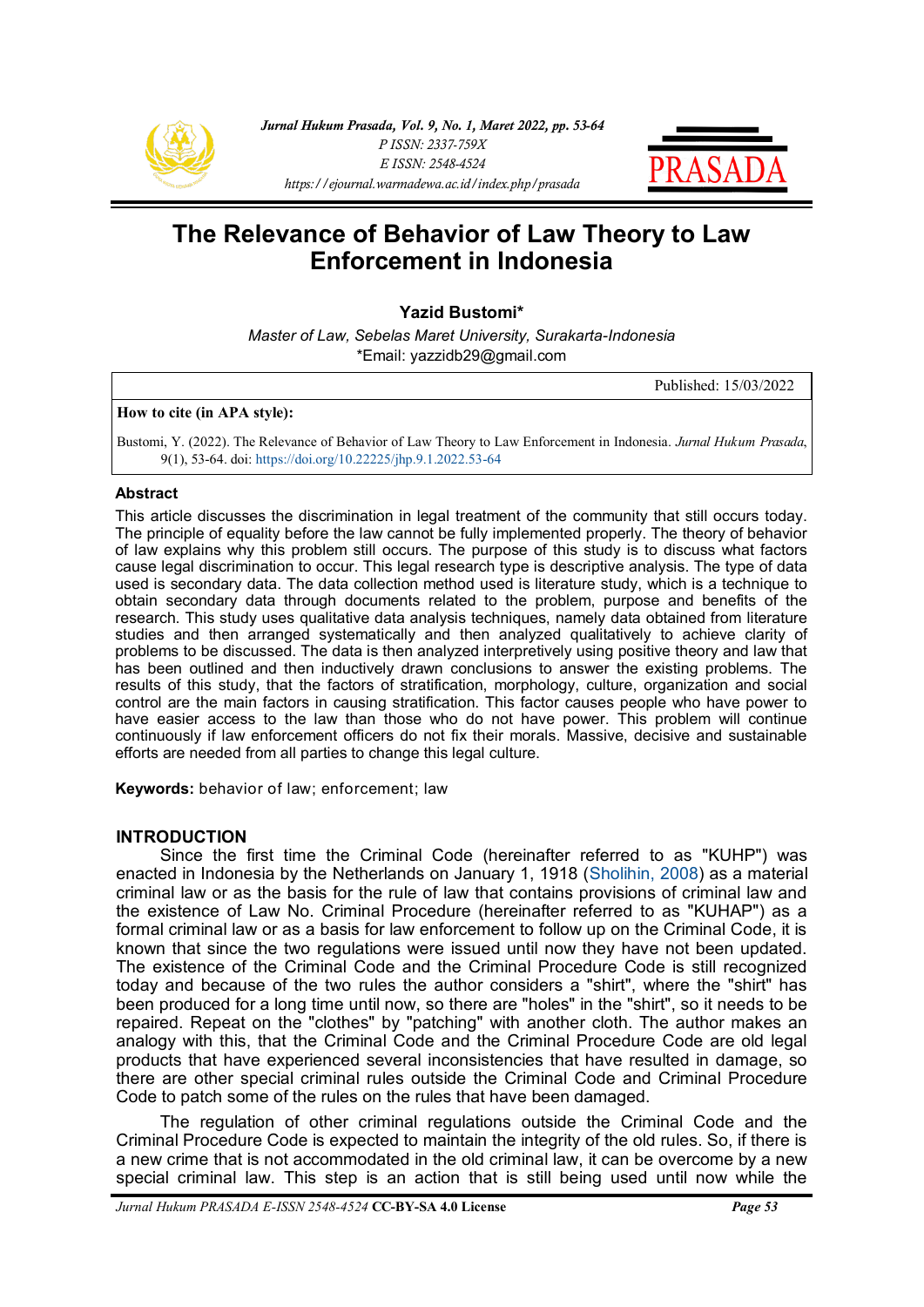government is trying to draft a new criminal code in the form of a new Draft Criminal Code (hereinafter referred to as "RKUHP"), which is in accordance with the ideology and philosophy of the Indonesian nation. There are so many criminal crimes that have occurred since the Criminal Code and Criminal Procedure Code came into force until now. In handling, also can't be separated from the controversy that occurred. In fact, in the last few years until now, it is clear that many controversies have been shown in the handling of criminal crimes. The controversy is in the form of differences in the handling of crimes committed by law enforcement officers against people who have positions, positions, education with people who do not have such things.

Several major cases that illustrate the current situation of justice, such as: Indonesia's rejection of Responsibility to Protect ("R2P") on the grounds that national sovereignty and intervention are unfortunate in the efforts to uphold human rights. resolved by the Government of Indonesia, the situation of injustice in Papua that never ends, the handling of COVID-19 that is not carried out fairly, as well as the emergency of impunity for law enforcement officers and the urgency of protecting human rights ([Maulidiyanti, 2021\)](#page-10-0)  defenders are examples of major cases of criminal handling in Indonesia.

There are still several other small cases, but even though these cases are considered minor cases, they have angered the conscience of the community regarding the handling of the criminal law given, such as: a grandmother was sentenced to 1 month for stealing 3 cocoa beans, a grandmother was sentenced to 1 year for eating wood, 4 people Kapok seed thief was convicted and several similar cases in recent years ([Hanifah, 2020\).](#page-10-0) When compared with the phenomenon of the fugitive case of the corruption case of illegal logging, Adelin Lis who was picked up exclusively by the Attorney General after running away for 10 years, of course, this creates a contrast in the handling of the law.

The existence of this controversy raises questions in the community, how exactly is the handling of law in Indonesia. Why is this still happening in the midst of the transparency of all information that can be received by the public. This article will focus on the practice of legal discrimination in terms of behavior of law theory. An article with a similar theme written by Nurindria Naharista Vidyapramatya entitled "Loss Of Justice In Law Enforcement According To Discrimination Theory" ([Vidyapramatya, 2021\)](#page-10-0) has a novelty with what the author currently writes, namely the author will analyze all types of legal problems and then relate them to the theory of behavior of law. Thus, not only one type of problem is studied. This will provide a broader perspective on other legal cases that have experienced discrimination in handling by law enforcement officers

# **METHOD**

The research method used is descriptive analysis, namely by describing the applicable laws and regulations associated with legal theories and the practice of implementing positive law related to the problem. Analytical descriptive research is in accordance with the research conducted by the author, because in this study the author tries to describe the existing facts or existing facts and describe a problem that exists in law enforcement where there is the principle of equality before the law. The type of data used by the author is secondary data, namely data obtained from various existing sources. Secondary data obtained through literature study. Literature study is the collection of data sourced from books, literature, and opinions of legal experts related to this research. The data collection method used in this research is literature study, which is a technique to obtain secondary data through documents related to the problems, objectives and benefits of the research. This study uses qualitative data analysis techniques, qualitative data analysis, namely data obtained from library research and then compiled systematically and then analyzed qualitatively to achieve clarity of problems to be discussed. The data is then analyzed interpretively using theory and positive law that has been poured then inductively drawn conclusions to answer the existing problems ([Soemitro, 1994\)](#page-10-0).

# **RESULT AND DISCUSSION**

# **The Behavior of Law Theory**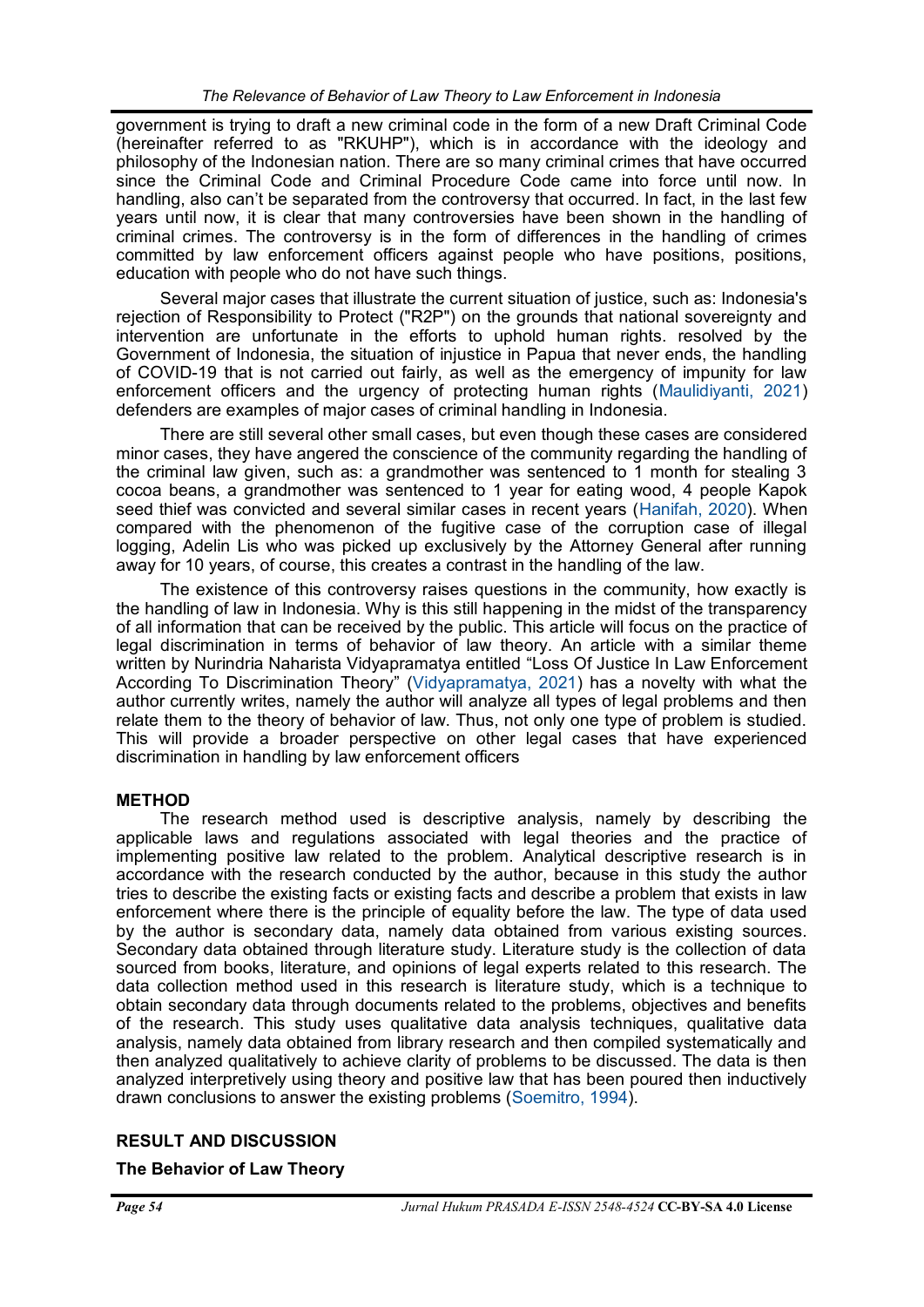Gottfredson and Hindelang quoted In Black (1976) sets forth a theory of law that he argues explains variations in law across societies and among individuals within societies. Black argues that law can be conceived of as a quantitative variable, measured by the number and scope of prohibitions, obligations and other standards to which people are subject. Law varies, according to Black, with other aspects of social life, including stratification, morphology, culture, organization, and social control. Many of Black's principal propositions regarding the quantity of law are tested in this paper with National Crime Survey data on the victim's decision to report a crime to the police. An alternative model that views the quantity of law as depending largely on the gravity of the infraction against legal norms is posed and tested against Black's theory. The data are generally inconsistent with the propositions derived from The Behavior of Law and strongly suggest that a theory attempting to explain the criminal law cannot ignore the gravity of the infraction against legal norms ([Gottfredson & Hindelang, 1979\).](#page-10-0)

In describing stratification, morphology, culture, organization and social control, the author will quote the writings of Shih-Ya Kuo et al entitled "Crime reporting behavior and Black's Behavior of Law" [\(Kuo et al., 2012\)](#page-10-0) where they quote Donald Black's 1976 article entitled the behavior of law. which explains some of the behaviors that affect legal behavior:

Stratification refers to the 'vertical aspect of social life' and occurs when wealth and rank are unequal. To elaborate, people with less wealth and lower social rank are, thus, less likely than those with wealthier and higher rank to mobilize the legal system. In the literature, gender, race, age and income have been associated with the concept of stratification. Women, people of color, the young and the less affluent are less likely to access (or have access to) legal resources than men, whites, adults and the more affluent.

The second social dimension is morphology, which is defined as 'the horizontal aspect of social life, the distribution of people in relation to one another'. Black suggests that the degree of integration or participation in social life affects whether individuals will use legal resources or not. It is assumed that people who are more socially integrated are more likely to mobilize law than those who are less socially integrated. People who are working or married, for example, are more integrated into the social mainstream than people who are unemployed or single. This leads to the expectation that victims who are employed or married are more likely to report the crime to the police than victims who are unemployed or unmarried.

Another dimension proposed by Black is culture. Culture is defined as 'the symbolic aspects of social life, including the expression of what is right, good, and beautiful'. Black theorizes that law varies directly with culture. Black uses education as a cultural indicator and suggests that 'literate and educated people are more likely to file lawsuits against others'.

Organization is expressed as 'the corporate aspect of social life, the capacity for collective action'. This is measured by 'presence and number of administrative officers, centralization and continuity of decision-making, and quantity of collective action itself'. A more organized society will have a wider legal activity than a less organized society. Also, people who are more integrated into the organization will tend to be more litigious than those who are less integrated.

The last dimension is social control, which means 'normative aspect of social life' which defines 'what is right, what is transgression, obligation, disorder, or disturbance'. Social control contrasts with law as social pressure to conform rather than government legal action. Social control prevents some deviation, so the law is inversely proportional to social control.

Black conceptualizes legal behavior from a socio-structural perspective that ignores unobservable motivations and human perceptions. While Black's legal theory appears to have created a 'new explanatory strategy' in criminology that has inspired considerable intellectual discussion, it has also attracted a great deal of controversy. Greenberg strongly criticized Black's purely sociological approach for rejecting conventional approaches that could better explain social behavior. Black's legal theory is still not fully understood through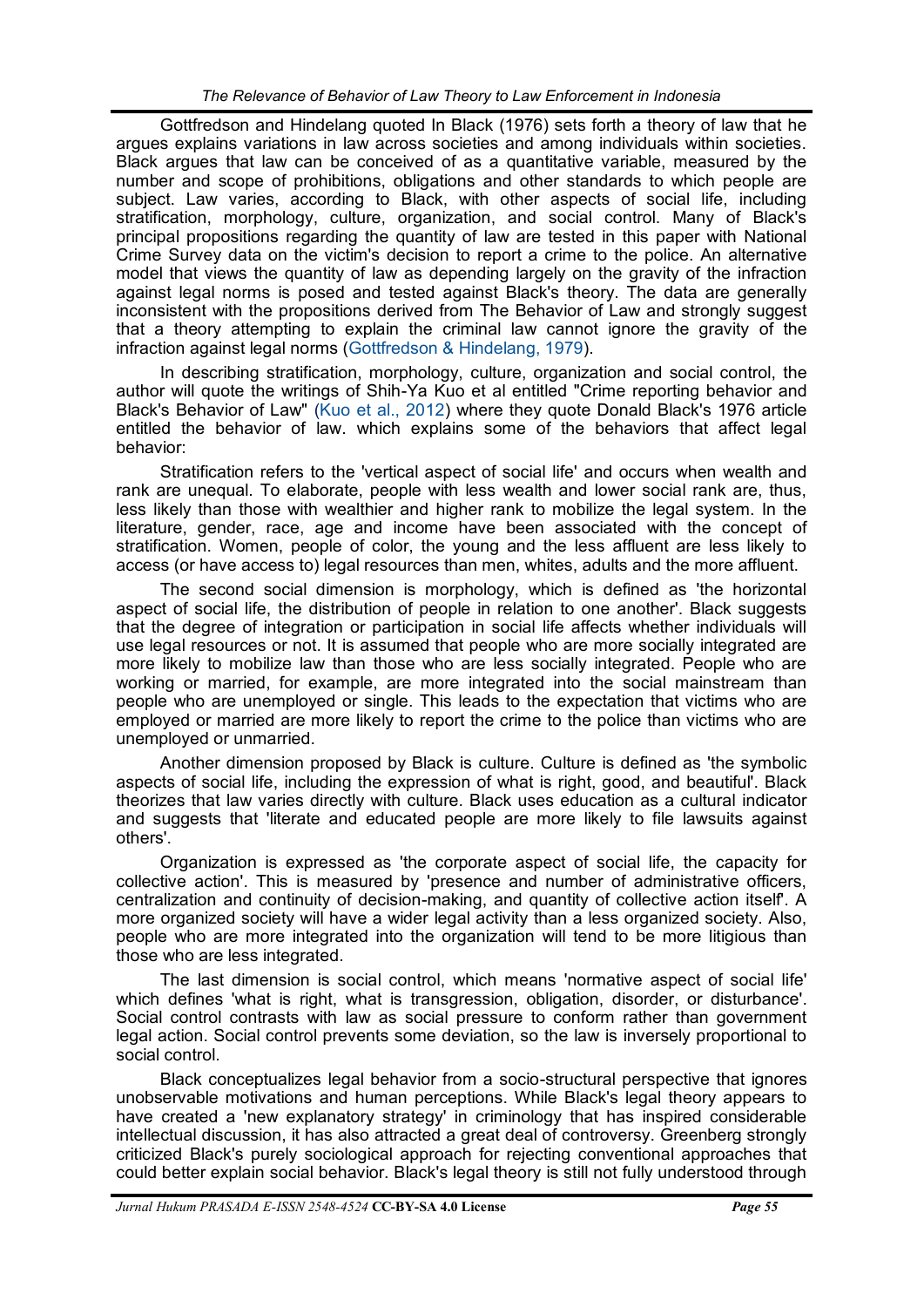empirical verification, and requires further investigation.

Understanding behavior is a variable aspect of reality. Everything behaves, living or not, whether molecules, organisms, planets or personalities. This applies to social life as well, to families, organizations and cities, to friendship, conversation, government and revolution. Social life behaves, it is possible to talk about the behavior of art or ideas, the behavior of music, literature, medicine or science ([Kinsey & Black, 1978\)](#page-10-0)

# **The Relevance of Behavior of Law Theory**

# *Legal Behavior Towards Stratification*

As stated by Black, the actual legal treatment of litigants is influenced by several factors. Stratification is the first factor proposed by Black. According to Black, underprivileged people, women, different skin colors and even young people (perhaps considered lawless) will find it harder to access the law than people who are otherwise. Phenomena like this are often found through people's tweets on Twitter, especially when it's trending #PercumaLaporPolisi, where people express their frustration with the services provided by law enforcement officers for the crimes they have committed.

For example, the Twitter account @crofflemaine on October 10, 2021 ([Anonim, 2021\)](#page-10-0) revealed his experience when he lost his motorbike. After making a report and three days of processing it at the local police station, the complainant finally received news that his motorbike had been found, but the police revealed that the motorbike was in a village where the village was known to be specialists in theft of motor vehicles and their handlers. The police did not take immediate action to take the motorbike and apprehend the culprits, but instead offered to the complainant whether he wanted to follow up on the motorbike or leave it alone. After the incident, the complainant chose to leave his motorbike considering that it would be heavy in costs and administrative matters. Unlike the case that happened to one of his fellow artists, Irfan Hakim, he reported that he had lost his arowana fish worth tens of millions. Not long after the report was made, the police managed to arrest two of the four perpetrators. The other two perpetrators are still in the pursuit stage and the status of the two perpetrators is a fugitive [\(Nurmansyah, 2021\)](#page-10-0).

The differences in the handling of the theft cases above prove the reality of the differences in the handling carried out by law enforcement officers, in this case the police. What is interesting to note is that in the first case (motorbike theft) it was clear where the vehicle was and who the perpetrator was. However, the police actually reported to the complainant about the existing situation and asked whether the case would still be continued or not. This proves that the police have a fear, whether it is fear from the village because it is already well-known as a specialist in motor crime, or fear that there are influential people in the village so that the police do not act rashly or there are other factors that make the police not immediately take action. move to get things done.

Social stratification and its effect on law enforcement are clear. Ordinary people will be of the view, if a person as in the lower social stratification as said by Black performs actions related to the law such as making a report for the crime he has suffered, then law enforcement will actually do what they can or even be skeptical, because it is considered that the person cannot complete administrative matters. We also know that in carrying out the legal process there must be an obligatory administration. Of course, people with lower stratification will find it difficult. However, it would be a different story if it was the person with the lower stratification who became the criminal. Law enforcement will be easy to investigate. This happens, that the lower stratification is considered not knowing the law, does not have the power to win the law. So that law enforcement does not have a "barrier" to resolve the legal case.

On the other hand, the existence of a village phenomenon with its residents, most of whom are crime specialists, it seems that the residents of the village are experiencing problems, especially in the economic field. It is revealed by Weatherburn and Lind that 'economic pressure' contributes to crime. Besides that, it could also be because the perpetrators tend to commit crimes in areas that are culturally familiar and familiar to them in several ways ([Carrabine et al., 2009\)](#page-10-0).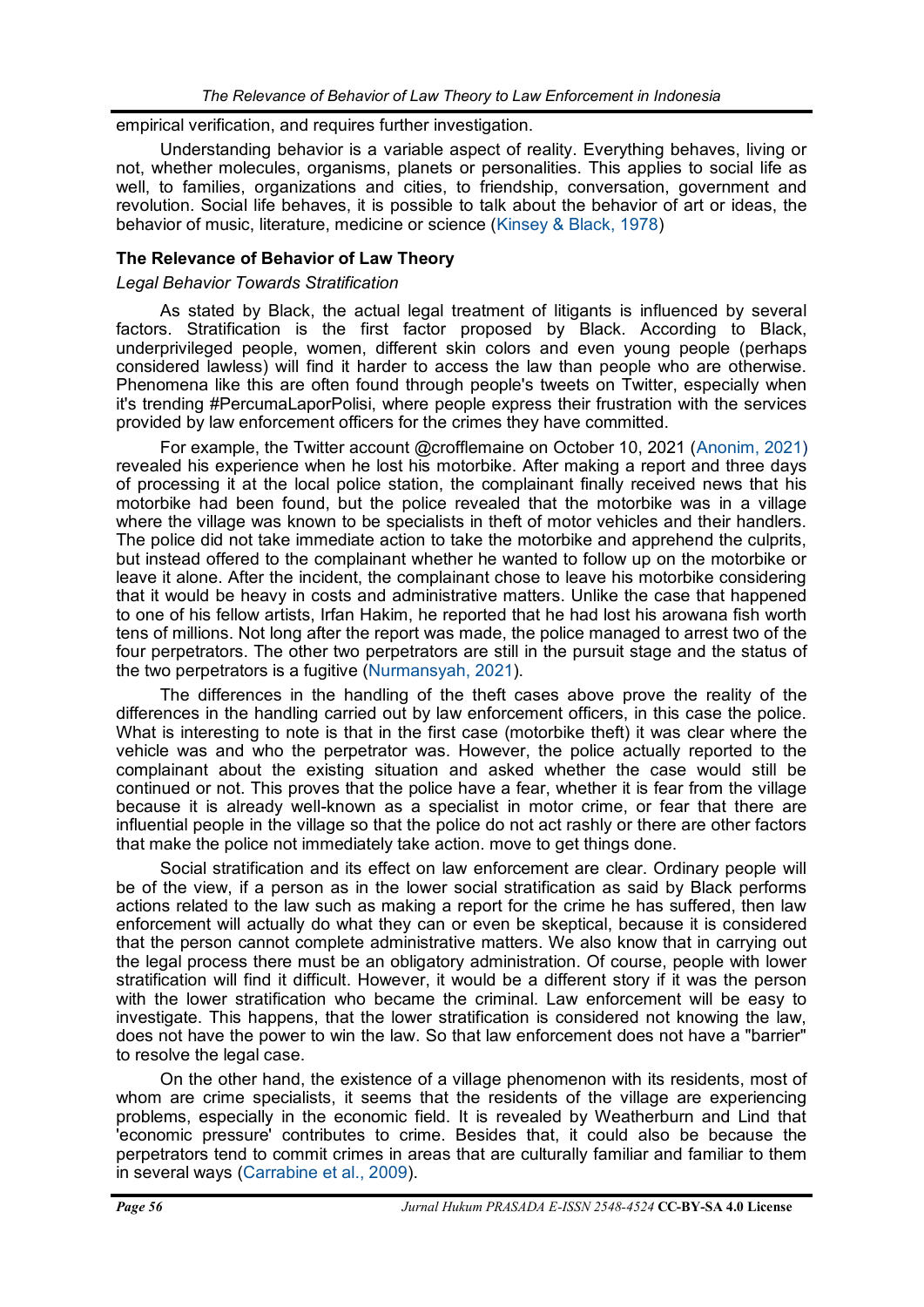The complaint from one of the Twitter residents seems to need to be a concern for the government, by investigating where the village is, because the root of the biggest problem is in that village. This statement is evidenced by the lack of smooth work of the police who handle cases in the village. If this is allowed to continue, it is not impossible that a new crime will occur in the environment that makes people uncomfortable and loses trust in the police.

# *Legal Behavior Towards Morphology*

Morphological variables are one of the external factors related to the influence on law enforcement discrimination, this event occurs because of sociological conditions that are able to influence the actions of law enforcers, especially investigators in determining suspects. The Relationship between Law and Differentiation is Curvelinear is a law relating to social layers, if it is in a heterogeneous social environment, the number of laws increases and vice versa. The Relationship between Law and Relational Distance Curvilinear is a law related to proximity, so the law occurs more when there is distance or estrangement and does not apply to people who have low relationships. Law Varies Directly with Integration means that people who are in a social center environment will often involve the law compared to people who are in a marginal environment. Concretely, morphology is related to the degree of emotional relationship, friendship, kinship, work, between the parties involved in the case and law enforcers ([Vidyapramatya, 2021\).](#page-10-0)

According to Musakkir ([Musakkir, 2013\)](#page-10-0), through his research, it shows that there is a morphological influence on cases of discrimination by law enforcement, data shows that from 80 law enforcers and community members, there are 54 people or 67.5% who think that there is a morphological influence or relationship closeness, while 26 others state that it has no effect. Based on this description, it is found that several cases of discrimination by law enforcement are currently taking place in Indonesia related to the morphological aspect, namely the case of political corruption committed by the former Chief Justice of the Constitutional Court Akil Mochtar and former Chairperson of the DPR Setya Novanto. These two cases are two of the major corruption cases that occurred in Indonesia which greatly harmed the state budget by state officials, but the morphological differences were found in the results of the decisions.

The case of Akil Mochtar as the former Chief Justice of the Constitutional Court is a case of bribery and gratification related to the handling of a number of election disputes at the Constitutional Court and the crime of money laundering of up to hundreds of billions. Akil Mochtar was proven guilty of violating Article 12 of Law Number 31 of 1999 which was amended in Law Number 20 of 2001 of 2001 concerning the Eradication of Criminal Acts of Corruption. The criminal sentence imposed on Akil Mochtar is life imprisonment without paying a fine of 10 billion rupiah. The panel of judges explained that Akil Mochtar was sentenced to the maximum sentence so that the fine was waived. The sentence that was determined by the judge against Akil Mochtar was the *inkracht* decision according to the cassation decision number 336 K/Pid.Sus/2015. The bribery cases carried out by Akil Mochtar include bribery related to the Pilkada of Gunung Mas Regency, Central Kalimantan Province, bribery related to the Pilkada of Lebak Regency, Banten Province, bribery related to the Empat Lawang Regency Election, South Sumatra Province, bribery related to the Palembang City Election, bribery related to the Pilkada of South Lampung Regency, Lampung Province. , bribes related to the Buton Regency Election, Southeast Sulawesi Province, bribes related to the Morotai Island Regency Election, North Maluku Province, bribes related to the East Java Provincial Election, bribes related to the Banten Province Pilkada and money laundering cases ([BBC, 2014\).](#page-10-0)

Meanwhile, in the case of corruption by state officials carried out by the former chairman of the DPR, namely Setya Novanto, who was proven to have corrupted the electronic-based Identity Card (E-KTP) project in the 2011-2013 fiscal year. Setyo Novanto's E-KTP corruption case cost the state Rp 2.314 trillion. These cases include major cases that are not only detrimental to the state but also losses that have an impact on the community, namely many community members who are constrained or have not received their identity cards. Therefore, Setya Novanto was sentenced to 15 years in prison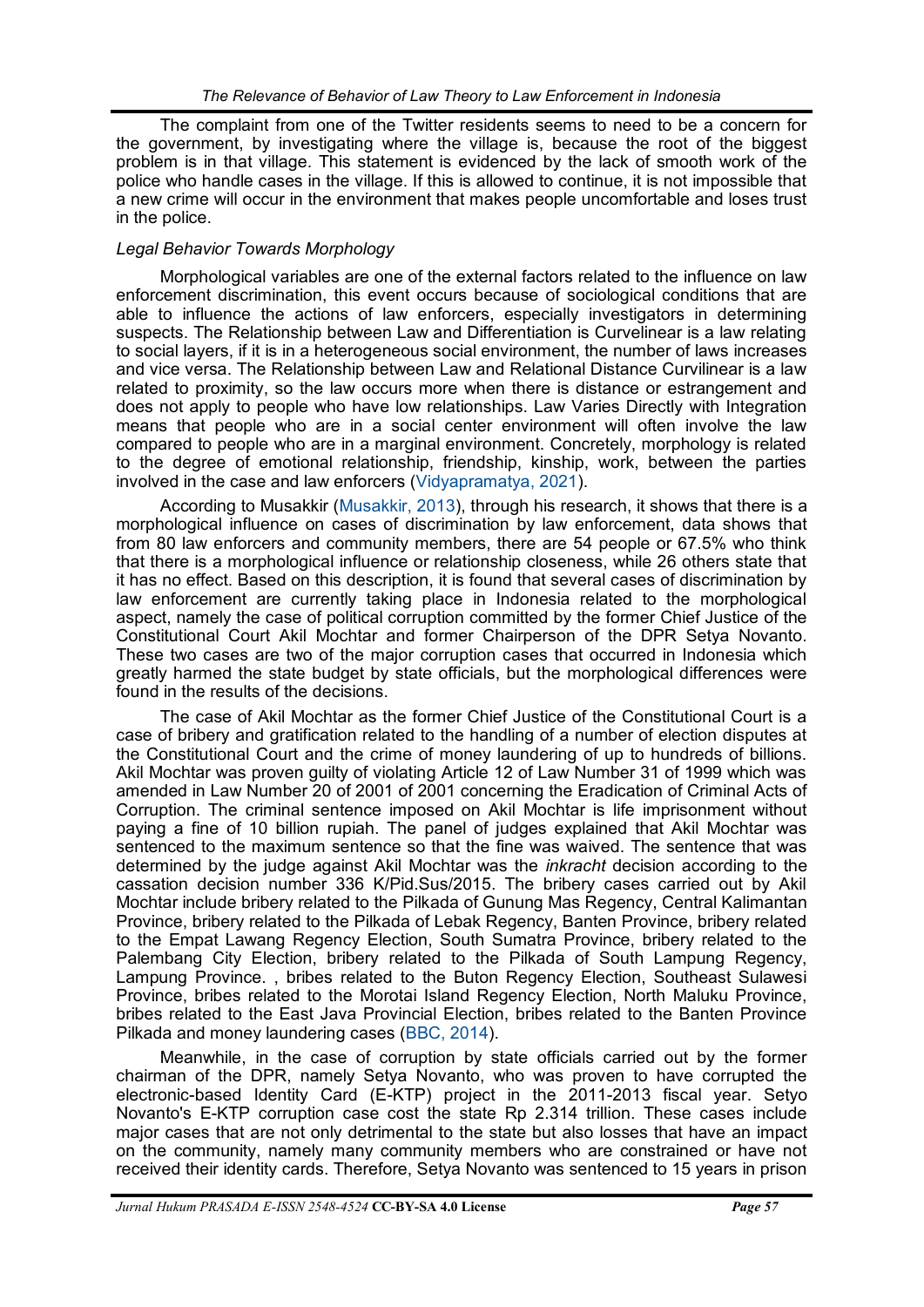and paid a fine of IDR 500 million rupiah subside 3 months in prison, and was required to pay a replacement money of 7.3 million US dollars minus 5 billion which had been deposited with investigators ([Kompas.com, 2018\)](#page-10-0).

Setya Novanto was named a suspect in the E-KTP corruption case by the KPK on July 17, 2017, he is suspected of having helped arrange the Rp 5.9 trillion budget for the E-KTP project to be approved by the DPR. Setya Novanto's actions are suspected under Article 3 or Article 2 paragraph 1 of the Corruption Eradication Law. On September 4, 2017 Setya Novanto registered a pretrial lawsuit against the KPK at the South Jakarta District Court, in a pretrial hearing with a single judge, Judge Chepi Iskandar. On September 29, 2017 after undergoing a series of trials and investigations, judge Chepi Iskandar partially granted Setya Novanto's request. The determination of Setya Novanto as a suspect by the KPK is considered invalid or null, this is because it was carried out at the beginning of the investigation, not at the end of the investigation. The judge asked the KPK to stop the investigation of Setya Novanto. The judge also questioned the evidence used by the KPK to ensnare Setya Novanto, because the evidence had been used in the investigation of Irman and Sugiharto, namely two officials from the Ministry of Home Affairs who had been sentenced in court. On November 10, 2017 the KPK conducted a new investigation related to the development of the E-KTP case until in this investigation process Setya Novanto was named a suspect in a corruption case, but this was again challenged for the validity of his suspect status. On December 13, 2017, the trial of Setya Novanto's court decision was held at the South Jakarta District Court. On the same day, the inaugural trial of the principal case of Setya Novanto will also be held at the Corruption Court. Pretrial Sole Judge Setyo Novanto, Kusno stated that Setya Novanto's lawsuit was declared void when the judge began examining the main subject of the E-KTP case at the Corruption Court, Central Jakarta ([Liestiarini, 2019\)](#page-10-0).

Based on the examples of the two cases that have been described, it shows that Indonesia is prone to criminal acts of corruption. The perpetrators of corruption in Indonesia are currently dominated by state officials. This shows that the frequent occurrence of corrupt practices is caused by the light factor of punishment for corruptors so that it does not cause a deterrent effect and also does not give fear to potential corruptors. The judge's verdict is a symbol of the adherence to the principle of the rule of law and the affirmation that Indonesia is a state of law. According to the examples of the two corruption cases, there are differences in the handling of cases where in the Akil Mochtar case he was sentenced to life in prison and free of a fine, while the Setyo Novanto case was sentenced to 15 years in prison with the fines described above. In handling the crime in the Akil Mochtar case, the criminal witness was sentenced to life imprisonment for the criminal witness in accordance with the provisions of the Corruption Eradication Law, namely the judge imposed a severe sentence based on the type of crime committed and the position of a state official which was sufficient reason to be subject to life imprisonment for the perpetrator. corruption.

However, in the Setya Novanto corruption case, there was a very long trial due to his absence from the trial, in addition to the E-KTP corruption case, Setya Novanto was assisted by many other officials, such as when Setya Novanto sent a letter to the KPK through the deputy chairman of the DPR Fadli Zon to ask the KPK. to postpone the pretrial process against him until the pretrial decision is issued, the letter was sent using the DPR's KOP. So this shows that Setya Novanto uses his network or power relations in handling the E-KTP corruption case. In addition to this, it is suspected that Setya Novanto used relationships when undergoing a series of trials until finally the KPK's determination of Setya Novanto as a suspect was considered invalid or invalid. Not only that, because Setya Novanto also asked to be appointed as a justice collaborator and asked the KPK Prosecutor to give leniency in charges, because he felt that he was taking cooperative action to the KPK by revealing other perpetrators in the corruption case of the E-KTP case. The use of these relationships and networks as intended by Black in the morphological concept, with a close relationship, in the case of Setyo Novanto, can ask for leniency or assistance to law enforcement for the witnesses obtained.

The form of morphological differences or relations also has an effect and occurred in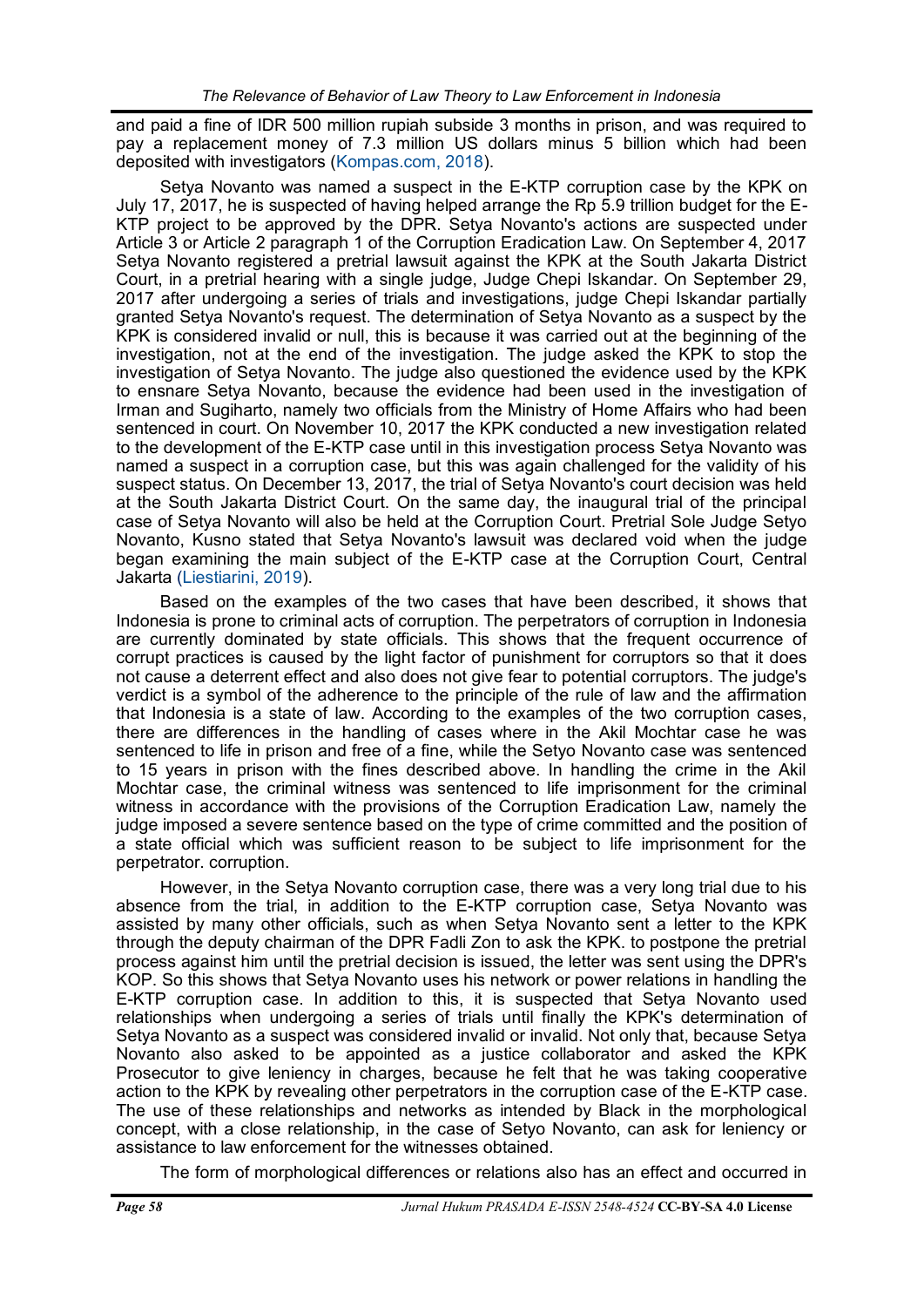two corruption cases of Akil Mochtar and Setya Novanto in the lives of corruptors in Sukamiskin Prison, Bandung. An inspection carried out by the Indonesian Ombudsman led by Ombudsman Ninik Rahayu and accompanied by 12 other members showed that it was known that the cell inhabited by Setya Novanto was larger in size and had adequate facilities than other inmates, including the prison occupied by Akil Mochtar. For some corruptors who have been convicted, they still keep money and property resulting from corruption and they have extensive relationships and networks or their own close relationship with other officials, so it is very likely that this is used by corruptors for their own benefit.

# *Legal Behavior Towards Organization*

Non-legal factors related to discrimination in the application and implementation of the law are the influence of organizational aspects. The organizational aspect is the corporate aspect in social life, the capacity to take collective action. Organizational forms include the state, government, companies, political parties, community institutions, and other institutions. Law varies directly with organization, i.e. the more laws there are, the more the state intervenes in society. Law is greater in direction toward less organization than toward more organization, i.e. the law is more directed at individuals than organizations, more organizations tend to report individuals to law enforcement officials than individuals report organizations, and organizations tend to win more in a case than individuals ([Gottfredson & Hindelang, 1979\).](#page-10-0)

Based on this description, it is related to the organizational aspects of several cases of law enforcement discrimination that often occur in Indonesia, for example in agrarian cases. Comparison between cases of discrimination that occurred in indigenous groups or groups of environmental fighters who often receive criminalization treatment and the case of the Supreme Court ruling that acquitted PT Kumai Sentosa in the forest fire incident in Central Kalimantan in 2019.

Indigenous peoples in Indonesia are categorized as indigenous people which are specifically listed in the Declaration on the Right of Indigenous People which was inaugurated in 2007. In addition, the rights of indigenous peoples are contained in the Covenant on Economic, Social and Cultural Rights, while land rights are contained in the Covenant. International Civil and Political Rights where land rights are included with the term right to property. The rights of indigenous peoples in national policies are contained in the 1945 Constitution Article 18B paragraph 2, the 1945 Constitution Chapter XA concerning Human Rights Article 28I paragraph 3 and Law No.39 of 1999. Criminalization cases that occur in Indonesia related to forestry, plantations, and mining have increased every year, where indigenous peoples are used as perpetrators of criminal acts. The criminalization events that occurred were that two indigenous people in West Kotawaringingin, Central Kalimantan were criminalized for burning land, then 27 residents in Wahoni Regency, Southeast Sulawesi and 6 traders in Sintang, West Kalimantan, were charged with the Environmental Law No. 32 Plantations and the Criminal Code, and the case of arrest of traditional community leaders, one of them is Effendi Buhing, Chairman of the Laman Kinipan Indigenous Community in Central Kalimantan who is accused of participating in seizing assets belonging to PT Sawit Mandiri Lestari (SML) on August 26, 2020 [\(Diantoro, 2020\)](#page-10-0).

The chronology of the case that occurred to Effendi Buhing and other traditional community leaders, the Laman Kinipan Community, claimed that their 2,627 hectares of customary territory was claimed by PT Sawit Mandiri which controlled 9,424.71 hectares of land, which was more than the permit from the Ministry of Agrarian Affairs and Spatial Planning. In reality, the Customary Territory Registration Agency (BRWA) has verified that the customary area controlled by PT Sawit Mandiri covering an area of 3,689 hectares has been converted into plantations. Criminalization of indigenous peoples and land grabbing through the issuance of permits by the Minister of Forestry, National Land Agency or Regents and Governors on the grounds that if PTPN increases the area or expands plantation land from the area contained in the HGU certificate and if it is a forest area, by including customary community management areas into the state forest. The conflict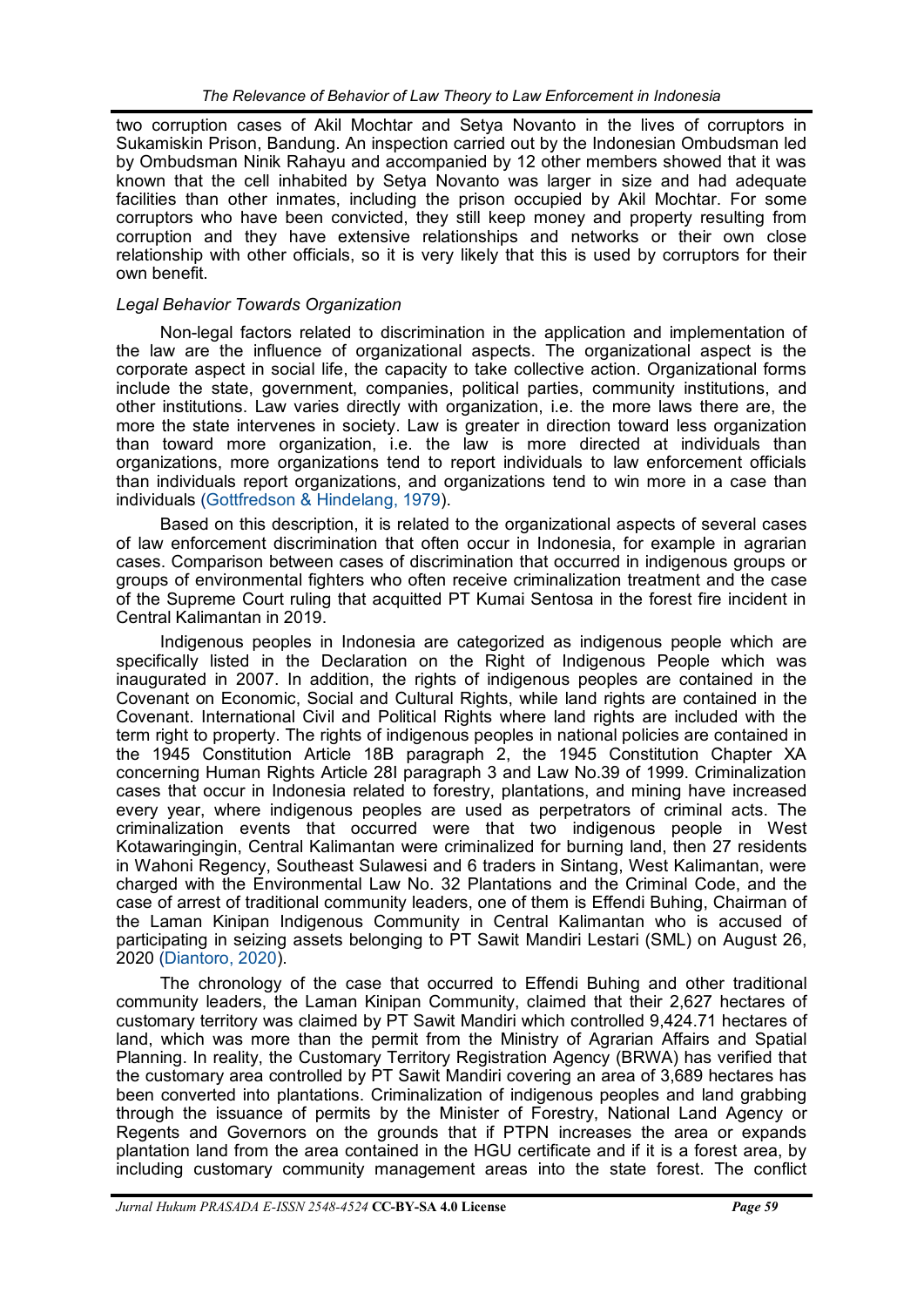occurred due to the weakening of the position of indigenous peoples and their sovereign rights in line with the establishment of a constitutional state based on the 1945 Constitution. Through the doctrine of the state's right to control natural resources, the concept of property rights (property rights) of customary law on their sovereign rights became incomplete or autonomous. Therefore, the existence of indigenous peoples related to cases of defending land often experiences discrimination or criminalization of criminal acts.

In connection with cases or agrarian conflicts that have occurred to indigenous peoples, it is inversely proportional to criminal acts in the forest fire case in Central Kalimantan in 2019 where the Supreme Court decision stated that PT Kumai Sentosa acquitted in the forest fire case. Palm oil company PT Kumai Sentosa, located in West Kotawaringin Regency, Central Kalimantan, was found guilty of forest and land fires (*karhutla*) in 2019 and was sentenced to a civil penalty. PT Kumai Sentosa is one of the corporations whose concession land burned and caused a haze disaster in the 2019 dry season, as a result of which many losses had to be borne by villagers and the wider community. However, in the decision of the Bun Base District Court Number 233/ID.B/ LH/2020/PN PBU on 17 February 2021, the panel of judges decided that PT Kumai Sentosa was free from criminal charges. In the decision of the cassation judge, the Supreme Court acquitted the company PT Kumai Sentosa because the company had installed a warning sign not to burn the land.

Based on the two agrarian conflicts that have been described, there is a comparison that can be seen in the verdicts for handling criminal cases of environmental crimes in Indonesia. According to Black, in the discrimination theory, from the organizational aspect that has been put forward, namely through the results of the analysis in the two cases, there are differences in the discrimination of criminal acts received by organizations or groups of indigenous peoples with PT Kumai Sentosa corporation. Crimes that are often directed at indigenous groups are entering PTPN land without a permit, vandalism, use of plantation land without a permit, persecution, committing violence against people or goods and controlling land without a permit. The articles used to criminalize indigenous peoples are the theft article (363 (1), in conjunction with article 64 (1) of the Criminal Code), several articles of Law 41/1999, relating to P3H, namely article 82 paragraph (1) letter c, article 12 letter c, Article 94 paragraph 1 letters a and b. In these criminal cases, the judges sentenced an average of one to two years in prison. Criminalization of agrarian fighters is one form of human rights violations and violations of the law. Article 6 of Law No. 39 of 1999 on human rights also provides protection for indigenous peoples and their land rights, including criminalization. This is in contrast to the decision of the Supreme Court cassation judge who acquitted PT Kumai Sentosa on the grounds that the company had installed a warning sign prohibiting burning land, the judge should have used the approach of Article 88 of Law Number 32 of 2009 concerning absolute liability. The decision shows the weakness of environmental protection and causes the vulnerability of the right to a good environment and makes other corporations imitate by only installing prohibition boards. In the decision, the judge did not consider the consequences of the fire because if it refers to the existing rules, the responsibility of the concession owner company is not only in the form of a warning board but there are officers to mitigate fire disasters.

# *Legal Behavior Towards Social Control*

Donald Black, in his e-book entitled The Behavior of Law defines social control as follows: Law is governmental social control, in other words, the normative life of a state and citizens, such as legislation, litigation, and adjudication. By contrast, it does not include social control in the everyday life of a government service, such as a post office or fire department, since this is the social control of employees, not of citizens as such ([Black,](#page-10-0)  [2010\)](#page-10-0). Muliadi quoted from Gunaryo, that in detail, the law really depends on the social conditions that surround it. This means that the social context always influences the character of the law, in other words, the appearance of the law is never static, but dynamic (Ma'[u & Nur, 2016\)](#page-10-0). Because of its dynamic nature, this creates a view in the community that everything that is considered to have "strength" and it is attached to a person, then the person who has and attaches it to himself is considered to have "strength".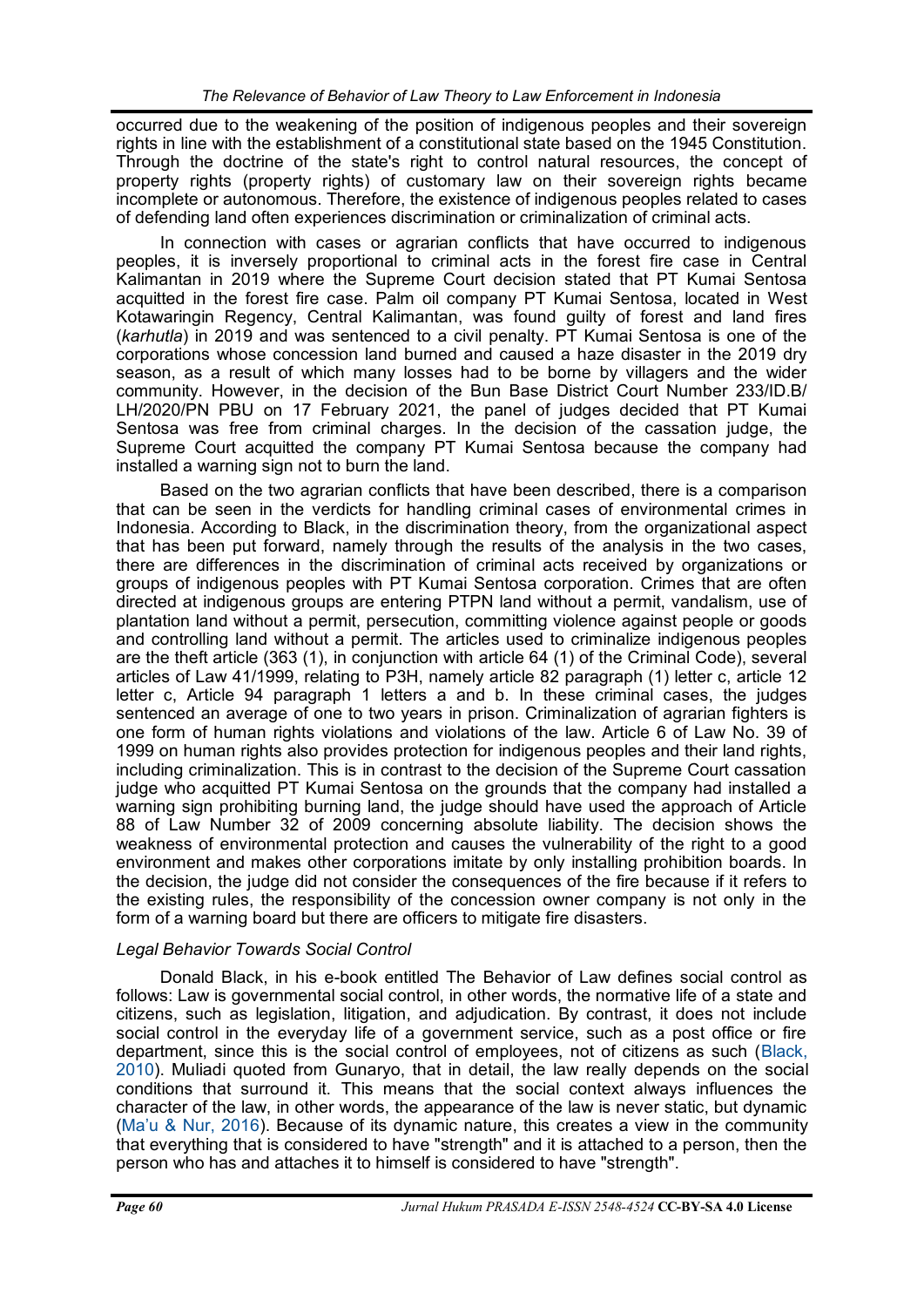The description of law as social control based on Black's explanation can be seen from the reality that exists in society. For example, there was an incident where one Kopassus member fought eight thugs. This incident was experienced by Sertu Wahyu returning to his hometown dressed in non-service or plain clothes in Sumedang to get married, who at that time was passing on Jalan Tanjung Sari, Sumedang, West Java. On the road, Sertu Wahyu, who was riding a motorcycle, saw a young man who was also riding a motorcycle, was suddenly confronted by eight youths, and then ganged up on him. Sertu Wahyu also decided to intervene. Spontaneously, Sergeant Wahyu came down and gave an appeal to the eight youths not to do this and at that time Sergeant Wahyu revealed that he was a member of the TNI. However, at that time his appeal was ignored and the eight people turned around to gang up on Sertu Wahyu. As a result, Sertu Wahyu fought and the unequal fight ended with Sertu Wahyu as the winner. This incident was also confirmed by Lt. Col. Inf. Joko Tri Hadimantoyo as the Head of Information for Kopassus in a press release ([Admin, 2020\)](#page-10-0).

It is different with a video circulating on the Youtube channel uploaded by a car driver. The video, which is less than 2 minutes long, recorded the incident of 2 people who were in a car and were stopped by the traffic police on the side of the road. Then after being stopped, the driver took the cellphone and turned on the camera to record. When the window was opened, it can be seen in the video, the traffic police who wanted to check or ticket the car looked shocked and immediately saluted and shook hands with the two people who were in the car and after that the traffic police immediately left. After the traffic police left, the driver who uploaded the video showed that sitting next to him was a person wearing a light blue military uniform and having a Military Police emblem on his arm. The video also recorded 2 people who were in the car, neither the driver nor the Military Police next to him, not wearing seat belts [\(Suara Rakyat Channel Official, 2021\)](#page-10-0).

Based on the two examples above, the law as a social control in society shows that the law is not always normative. This implies that the nature of the law is dynamic according to what Gunaryo said is true. People assume that the law also lies in a symbol. Those who wear the symbol have "power", and those who do not wear the symbol are considered to have no "power". The case of beatings experienced by Sertu Wahyu is an example, in his case Sertu Wahyu has admitted that he is a member of a military unit. However, because he wasn't wearing his uniform or any attributes, the gangster didn't believe him and instead continued to beat him. Meanwhile, the case of a car driver who is free from a fine because he is driving with a member of the military is also an example, if the public, even a traffic policeman, understands the meaning of the symbol worn by the passenger beside the driver. Even though the 2 people in the car had actually violated traffic rules, because the symbols as social control that existed on the passengers made them escape from legal sanctions.

In addition to the uniform symbol as an example of social control, there is another example, namely the use of sirens in vehicles. The use of sirens in vehicles also becomes a "strength" for vehicles that turn on the siren and will get priority on the highway. In order to regulate the use of sirens so that not all vehicles have "strength" and it is feared that in the future it will be misused by irresponsible drivers, this has issued a regulation on the use of sirens as regulated in Articles 134 and 135 of Law Number 22 of 2009 concerning Traffic and road transport.

# *Legal Behavior Towards Culture*

The non-legal aspect that affects the discrimination of criminal acts is culture. Culture is a symbolic aspect, such as religion, decoration and folklore. According to Black, the definition of culture is categorized into four, namely, Law varies directly with culture, namely people with a high level of culture are more powerful in owning the law. The law is greater in a direction toward less conventionally than more conventionally, namely crimes committed by minority groups against the victims of the majority group, the law will be more severe and vice versa. The law is greater toward less culture than toward more culture, namely crimes committed by individuals who are not cultured or have low education against cultured and highly educated individuals, the punishment obtained will be heavier than the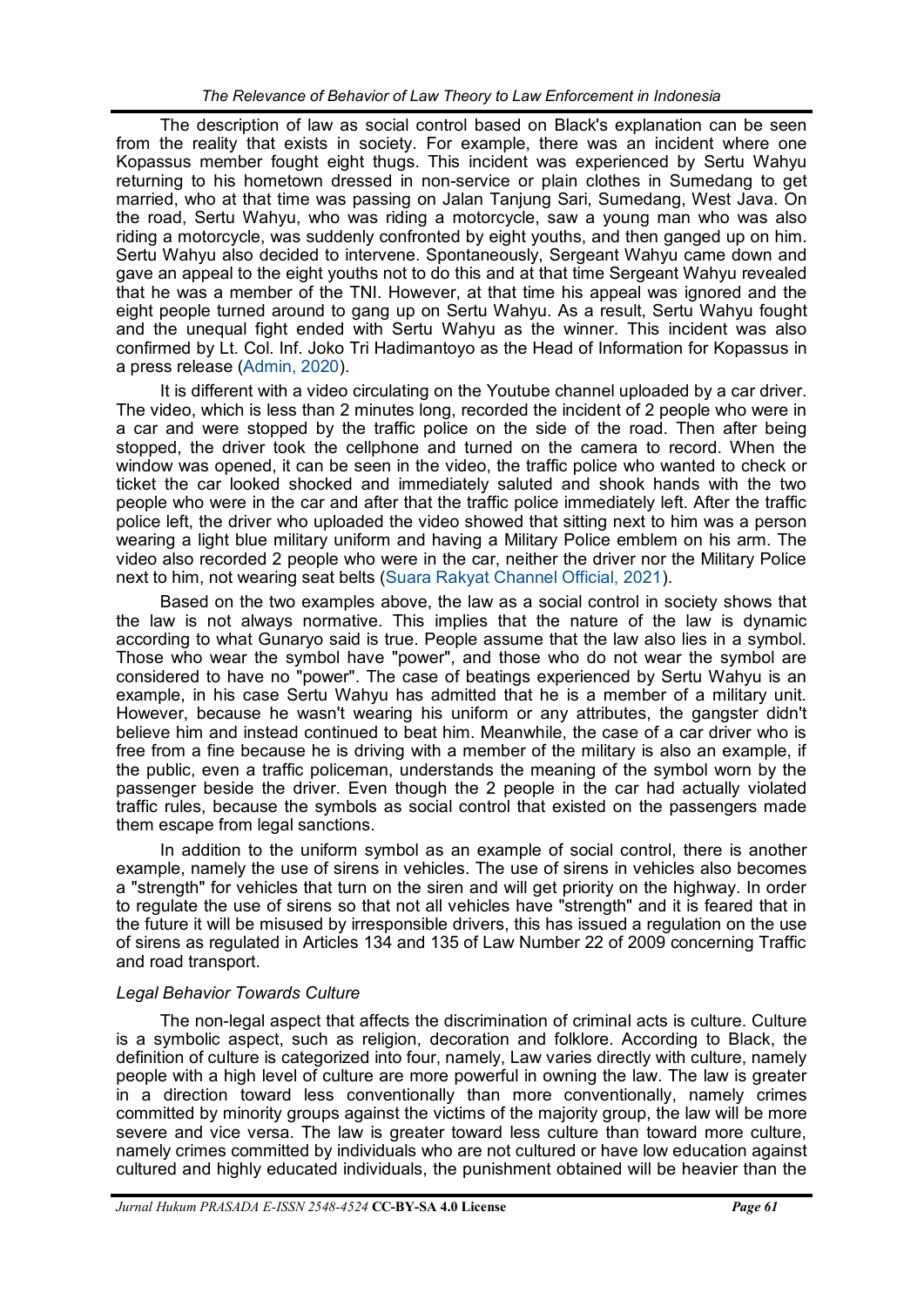perpetrators who are highly educated people against people who are not educated or educated. low educated. Centrifugal law is greater than centripetal law, namely cases of criminal acts committed by individuals from marginal circles or unemployment against people who are in the social center circle or who have high positions and have an image in the community, they will receive severe penalties and vice versa.

Based on this description, it is related to the cultural aspects in several cases of discrimination by law enforcement that often occur in Indonesia, such as the majority of racial and ethnic discrimination against minorities. Incidents of racism that occurred in 2019 in a number of areas such as in Surabaya, Malang, Semarang, and in various other places where there were disproportionate repressive acts carried out by police officers against Papuan students. As for these repressive actions, such as raids and beatings of students at the Papua Surabaya dormitory accompanied by the use of tear gas, the officers also arrested 42 students, 3 of whom were women and they used racist and other intimidating words aimed at the Papuan students. The events that occurred in Surabaya, Malang and Semarang sparked disappointment and anger which was manifested in non-violent protests from the Papuan people, including in Manokwari and Sorong. The actions of the police showed a failure to guarantee protection and justify acts of discrimination, intimidation and racism against Papuan students. This action shows that so far the state apparatus or law enforcement has used a repressive and militaristic approach. Discriminatory, racist, violent and repressive approaches to the aspirations of the Papuan people and students are classified as closed security approaches which will make the resolution of Papuan problems worse and trigger an escalation of violence and human rights violations.

The handling of criminal acts that occurred in the incident of racism against Papuan students experienced inequality where the perpetrators of racism received lighter sentences than those who advocated anti-racism. The defendant for spreading hate speech, Andria Adiansyah, was sentenced to 10 months in prison by the Surabaya District Court Judges in early February. The perpetrator was found guilty of spreading a hoax video about the riots that occurred at the Papuan student dormitory in Surabaya on August 16, 2019. The prosecutor demanded a one-year prison sentence, but in early February the judge only sentenced him to seven months in prison. In addition, the perpetrators of racism committed by Syamsul Arifin, an ASN at the Surabaya City Government by swearing racist words resembling an animal, were addressed to the Papuan students. He was proven to have intentionally shown hatred towards others based on racial discrimination and was sentenced to five months in prison and a fine of one million rupiah, the sentence is three months lighter than the prosecutor's demands. And further criminal discrimination was carried out by Serda Serda Unang Rohana where during the siege he shouted and kicked the dormitory fence, the military prosecutor demanded Unang three months in prison where the sentence was one month lighter ([Briantika, 2020\).](#page-10-0)

The sentence was in contrast to the arrests of anti-racism demonstrators who staged mass protests in Jayapura, Manokwari and Sorong. Buildings such as the parliament building in Manokwari were burned, public facilities were damaged and cars in the airport parking lot were damaged and the Governor of Papua stated openly that "we are not a nation of monkeys". The police responded to this incident by arresting students and Papuans in various areas and they were detained on charges of treason. For example, the arrests of Arina Elopere, Dano Anes Tabuni, Paulus Suryanta Ginting Surya, Charles Kossay and Ambrosius Start and many others, they demonstrated with the demands of rejecting racism but they were accused of treason and detained for nine months in prison, even 15 years for Agus Kossay and 17 years in prison. for Buchtar Tabuni. The incident of discrimination against racial crimes is contrary to the freedom of assembly, opinion and expression as stated in the 1945 Law.

Based on this case, if analyzed using the cultural aspect, there are inequality or discrimination in criminal acts received by perpetrators of acts of racism and anti-racism advocates who only want to voice and argue. Conflicts such as discriminatory, racist, hate speech and repressive actions that occur to Papuan students are motivated by the impact of marginalization and discrimination against the Papuan people where Papuans are ethnic and racial minorities. The application of treason in law enforcement, especially in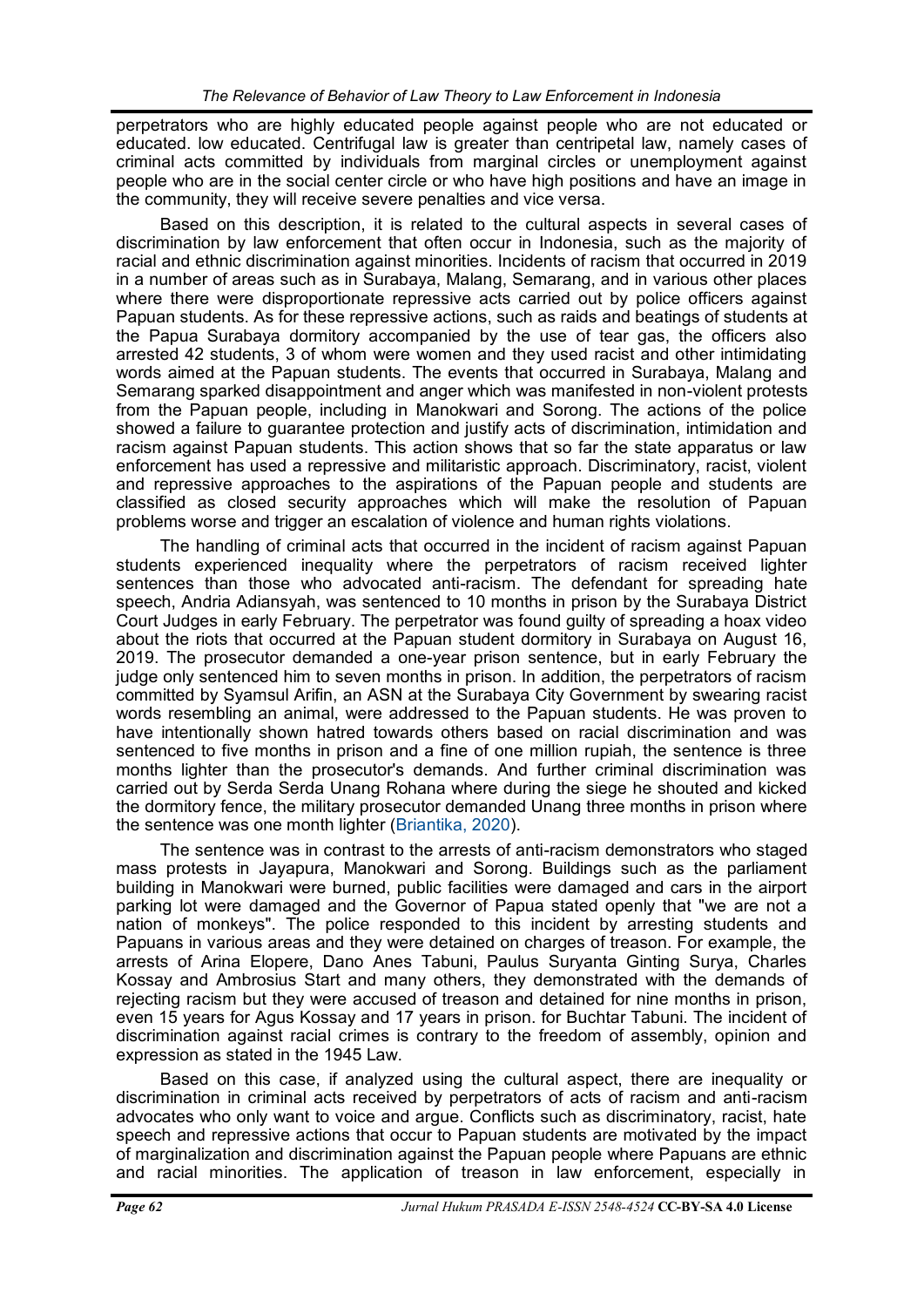<span id="page-10-0"></span>responding to cases of political expression of Papuans, shows that it is far from legal standards and human rights, both in a normative framework, and coherence in understanding judicial decisions. A number of district court decisions, especially those involving dozens of convicted Papuan students and citizens, show that the legal system that guarantees freedom of political expression has not changed much and that law enforcement emphasizes the position of racial discrimination and is far from legal standards and human rights doctrine. The accusation of treason in the legal process actually cannot be proven in court but is still punished, this shows a reflection of the racist character of law enforcement. Efforts to criminalize and imprison Papuan students and citizens for their actions against racism are more influenced by the interests of political power than by legal considerations, so that the character of law enforcement tends to reflect the reality of racial discrimination to the level of institutionalized repression. The case of treason shows the weakness in carrying out the constitutional mandate of Article 28I paragraph 4 of the 1945 Constitution that "protection, promotion, enforcement and fulfillment of human rights is the responsibility of the state, especially the government" [\(Wiratraman, 2021\).](#page-10-0)

## **CONCLUSION**

The theory of the behavior of law proposed by Donald Black, since 1976 in fact still has a strong and undeniable relevance, which is actually linked to empirical findings related to legal behavior in society. The factors of stratification, morphology, culture, organization and social control are still closely cultivated by "unscrupulous" law enforcement officers by providing convenience for those who have power and disparaging those without power. Not only in Indonesia, almost all countries still cultivate such a culture.

## **REFERENCES**

- Admin. (2020). *[Seorang Anggota Kopassus Dikeroyok Brutal 8 Orang di Pinggir Jalan, Balik](https://hot.grid.id/read/182442997/seorang-anggota-kopassus-dikeroyok-brutal-8-orang-di-pinggir-jalan-balik-melawan-hasil-pertarungannya-buktikan-prajurit-baret-merah-bukanlah-manusia-biasa?page=all)  [Melawan, Hasil Pertarungannya Buktikan Prajurit Baret Merah Bukanlah Manusia Biasa](https://hot.grid.id/read/182442997/seorang-anggota-kopassus-dikeroyok-brutal-8-orang-di-pinggir-jalan-balik-melawan-hasil-pertarungannya-buktikan-prajurit-baret-merah-bukanlah-manusia-biasa?page=all)*. [Gridhot.ID. https://hot.grid.id/read/182442997/seorang](https://hot.grid.id/read/182442997/seorang-anggota-kopassus-dikeroyok-brutal-8-orang-di-pinggir-jalan-balik-melawan-hasil-pertarungannya-buktikan-prajurit-baret-merah-bukanlah-manusia-biasa?page=all)-anggota-kopassus-dikeroyok-brutal-8 orang-di-pinggir-jalan-balik-melawan-hasil-[pertarungannya](https://hot.grid.id/read/182442997/seorang-anggota-kopassus-dikeroyok-brutal-8-orang-di-pinggir-jalan-balik-melawan-hasil-pertarungannya-buktikan-prajurit-baret-merah-bukanlah-manusia-biasa?page=all)-buktikan-prajurit-baret-merahbukanlah-manusia-[biasa?page=all](https://hot.grid.id/read/182442997/seorang-anggota-kopassus-dikeroyok-brutal-8-orang-di-pinggir-jalan-balik-melawan-hasil-pertarungannya-buktikan-prajurit-baret-merah-bukanlah-manusia-biasa?page=all)
- Anonim. (2021). *Keresahan Masyarakat Terhadap Polisi*[. Twitter. https://twitter.com/crofflemaine/](https://twitter.com/crofflemaine/status/1446959235938488320) [status/1446959235938488320](https://twitter.com/crofflemaine/status/1446959235938488320)
- BBC. (2014). *[Akil Mochtar Divonis Hukuman Seumur Hidup](https://www.bbc.com/indonesia/berita_indonesia/2014/06/140630_vonis_akil_muchtar)*. BBC News. https://www.bbc.com/ [indonesia/berita\\_indonesia/2014/06/140630\\_vonis\\_akil\\_muchtar](https://www.bbc.com/indonesia/berita_indonesia/2014/06/140630_vonis_akil_muchtar)
- Black, D. (2010). *The Behavior of Law* [\(Special Ed\). Emerald Group Publishing Limited. https://](https://books.google.co.id/books/about/The_Behavior_of_Law.html?id=upSoNLnGnjMC&redir_esc=y) [books.google.co.id/books/about/The\\_Behavior\\_of\\_Law.html?id=upSoNLnGnjMC&redir\\_esc=y](https://books.google.co.id/books/about/The_Behavior_of_Law.html?id=upSoNLnGnjMC&redir_esc=y)
- Briantika, A. (2020). *[Timpangnya Putusan Hukum Pelaku dan Pemrotes Rasisme ke Orang Papua](https://tirto.id/timpangnya-putusan-hukum-pelaku-dan-pemrotes-rasisme-ke-orang-papua-fF6j)*. https://tirto.id/timpangnya-putusan-hukum-pelaku-dan-pemrotes-rasisme-ke-orang[papua](https://tirto.id/timpangnya-putusan-hukum-pelaku-dan-pemrotes-rasisme-ke-orang-papua-fF6j)-fF6j
- Carrabine, E., Cox, P., Lee, M., Plummer, K., & South, N. (2009). *Criminology* A sociological *introduction* (Second Edi). Taylor & Francis e-Library.
- Diantoro, T. D. (2020). *[Akar Masalah Kriminalisasi Masyarakat Adat](https://www.forestdigest.com/detail/747/akar-masalah-kriminalisasi-masyarakat-adat)*. Forest Digest. https:// [www.forestdigest.com/detail/747/akar](https://www.forestdigest.com/detail/747/akar-masalah-kriminalisasi-masyarakat-adat)-masalah-kriminalisasi-masyarakat-adat
- [Gottfredson, M. R., & Hindelang, M. J. \(1979\). A Study of the Behavior of Law.](https://doi.org/10.2307/2094813) *American Sociological Review*, *44*[\(1\), 3. https://doi.org/10.2307/2094813](https://doi.org/10.2307/2094813)
- Hanifah, S. (2020). *Kasus-[Kasus Kriminal Yang Mengusik Rasa Keadilan Publik](https://www.merdeka.com/peristiwa/kasus-kasus-kriminal-yang-mengusik-rasa-keadilan-publik.html)*. Merdeka. https:// [www.merdeka.com/peristiwa/kasus](https://www.merdeka.com/peristiwa/kasus-kasus-kriminal-yang-mengusik-rasa-keadilan-publik.html)-kasus-kriminal-yang-mengusik-rasa-keadilan-publik.html
- [Kinsey, R., & Black, D. \(1978\). The Behavior of Law.](https://doi.org/10.2307/1409635) *British Journal of Law and Society*, *5*(2), 270. <https://doi.org/10.2307/1409635>
- Kompas.com. (2018). *[Setyo Novanto Terima Vonis 15 Tahun Penjara](https://nasional.kompas.com/read/2018/04/30/20564801/setya-novanto-terima-vonis-15-tahun-penjara)*. KOMPAS.Com. https:// [nasional.kompas.com/read/2018/04/30/20564801/setya](https://nasional.kompas.com/read/2018/04/30/20564801/setya-novanto-terima-vonis-15-tahun-penjara)-novanto-terima-vonis-15-tahun[penjara](https://nasional.kompas.com/read/2018/04/30/20564801/setya-novanto-terima-vonis-15-tahun-penjara)
- Kuo, S.-Y., Cuvelier, S. J., Sheu, C.-J., & Chang, K.-[M. \(2012\). Crime reporting behavior and Black](https://doi.org/10.1177/0268580911423054)'s<br>Behavior of Law. *International Sociology*, 27(1), 51–71. https:// Behavior of Law. *[International Sociology](https://doi.org/10.1177/0268580911423054)*, *27*(1), 51–71. https:// [doi.org/10.1177/0268580911423054](https://doi.org/10.1177/0268580911423054)
- Liestiarini, B. F. (2019). *DASAR PERTIMBANGAN PUTUSAN HAKIM DALAM MENJATUHKAN PIDANA PENJARA SEUMUR HIDUP TERHADAP PELAKU TINDAK PIDANA KORUPSI*. Universiats Atma Jaya Yogyakarta.

*Jurnal Hukum PRASADA E-ISSN 2548-4524* **CC-BY-SA 4.0 License** *Page 63*